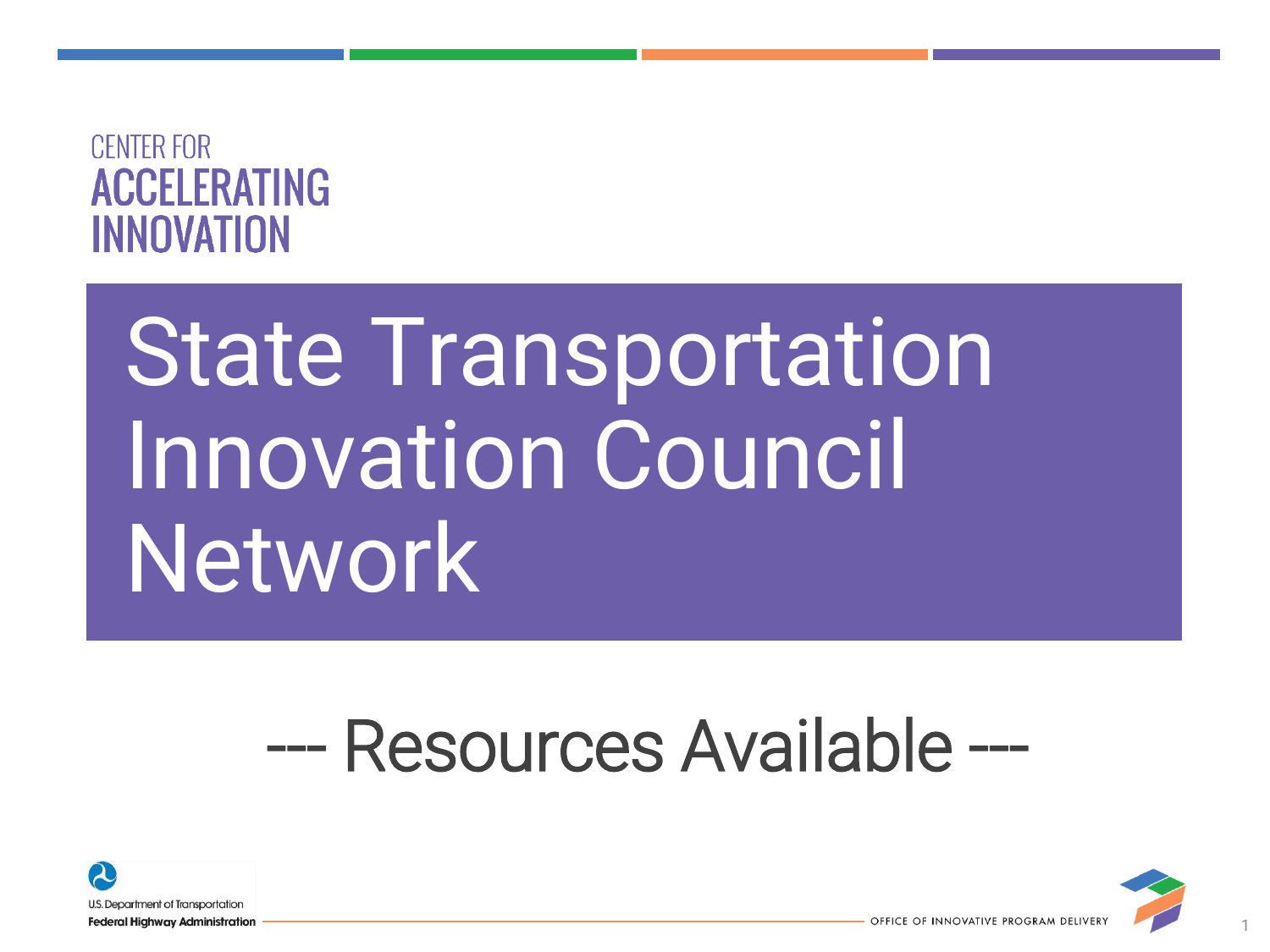### CENTER FOR ACCELERATING INNOVATION

# **STIC Network Website**



#### The Power of the STIC (videos)



#### **STIC Incentive Program**

Offers technical assistance and funds-up to \$100,000 per STIC per year-to support the costs of standardizing innovative practices in a state transportation agency or other public sector STIC stakeholder.

### <https://www.fhwa.dot.gov/innovation/stic/>

#### **AID Demonstration Program**

المتعادل والمتعارف سوائدها المتوارد

Provides funding as an incentive-up to the full cost of the innovation in the project, to a maximum of \$1 million-for eligible entities to accelerate the implementation and adoption of innovation in highway transportation.



Get involved with your STIC or contact a member within your state.

**State Innovation Accomplishments** 



#### **STIC Resources**

**Best Practices of Effective STICs** 

**STIC Factsheet** 

**National STIC Meeting Recordings** 

**STIC Excellence Award** 



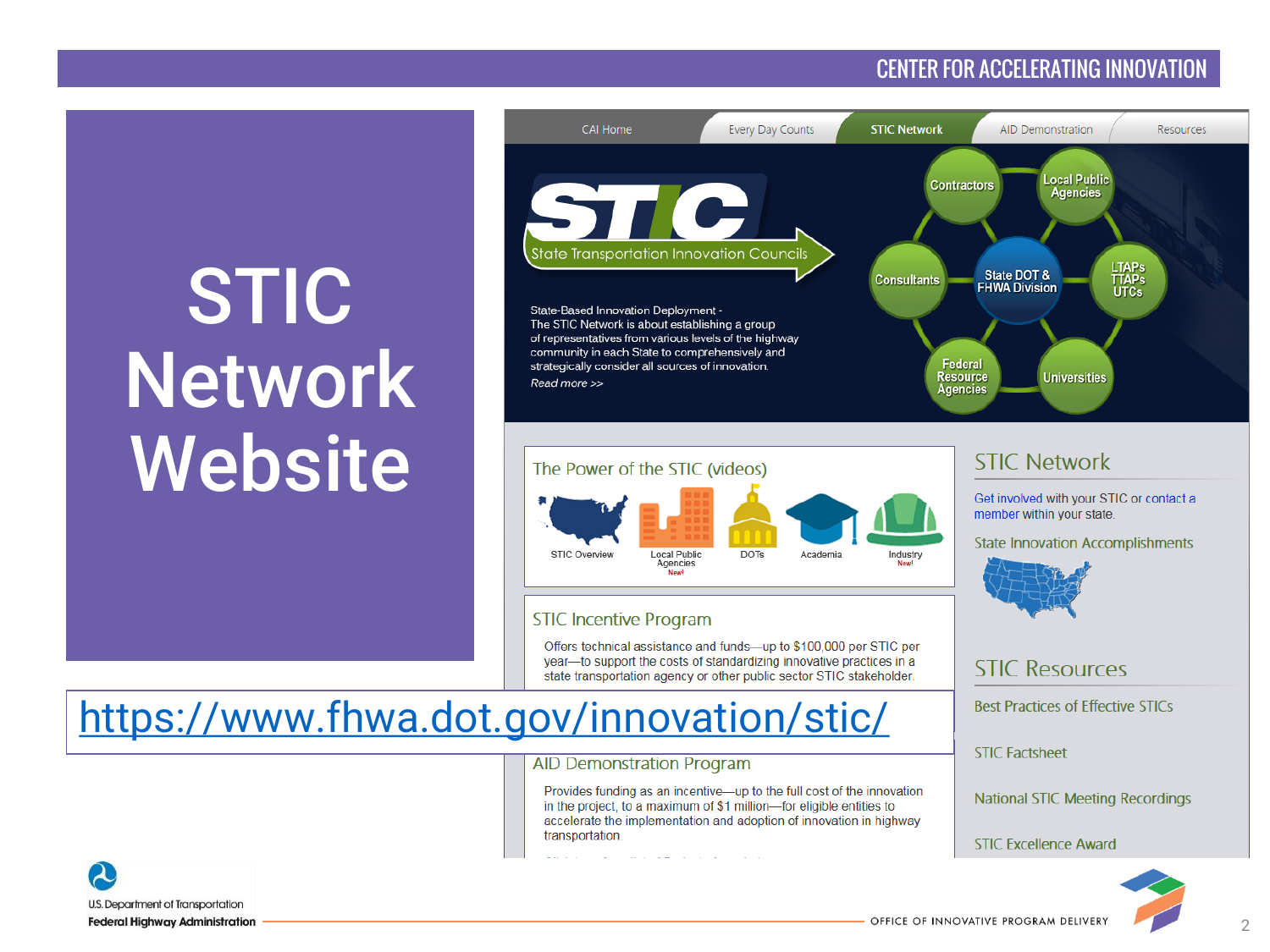# Innovation & Collaboration – Power of the STIC Video Series





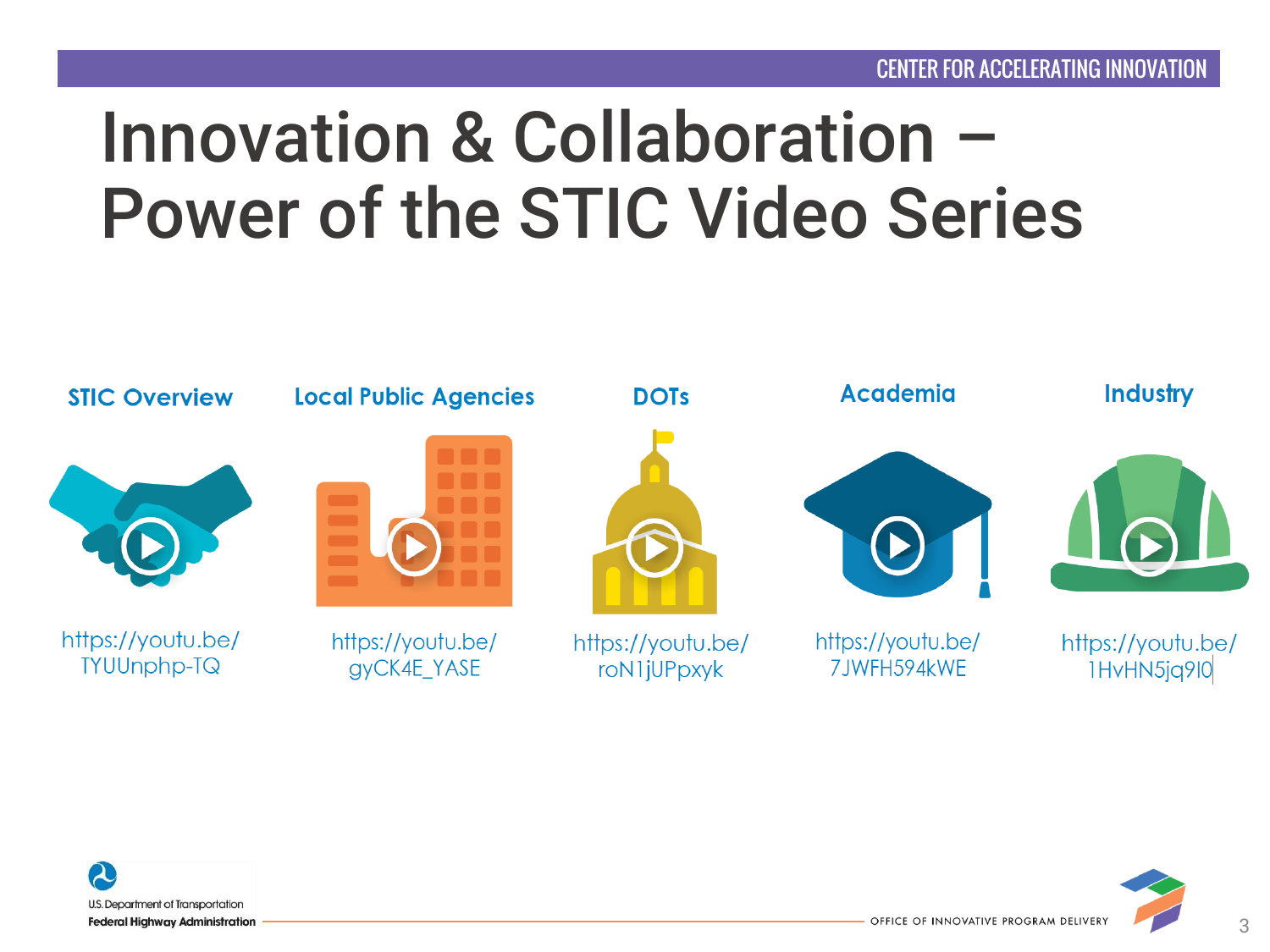### [CENTER FOR ACCELERATING INNOVATION](https://www.fhwa.dot.gov/innovation/stic/state_innovation.cfm)

 $AL$ 

CT.

IΑ ID

**KY** 

MI  $NC$ 

> **NM** NV.

OR PA RI -SC

**TN** 

• Puerto Rico • Tribal Governments

• US Virgin Islands

I A **MN** 

AR AZ CA

DE FL GA

IL.  $\blacksquare$ 

ND NF NH

TX UT VA WA WI WV WY • District of Columbia • Federal Lands Highway • Federal Land **Management Agencies** 

MA MD

MO MS

NY OH

# Innovation Accomplishment Map

- **Example 1 See highlights and innovations** happening in each state
- **. Use the STIC Network to** connect with others



[https://www.fhwa.dot.gov/innovation/stic/state\\_innovation.cfm](https://www.fhwa.dot.gov/innovation/stic/state_innovation.cfm)

U.S. Department of Transportation **Federal Highway Administration** 

 $\boldsymbol{\lambda}$ 

4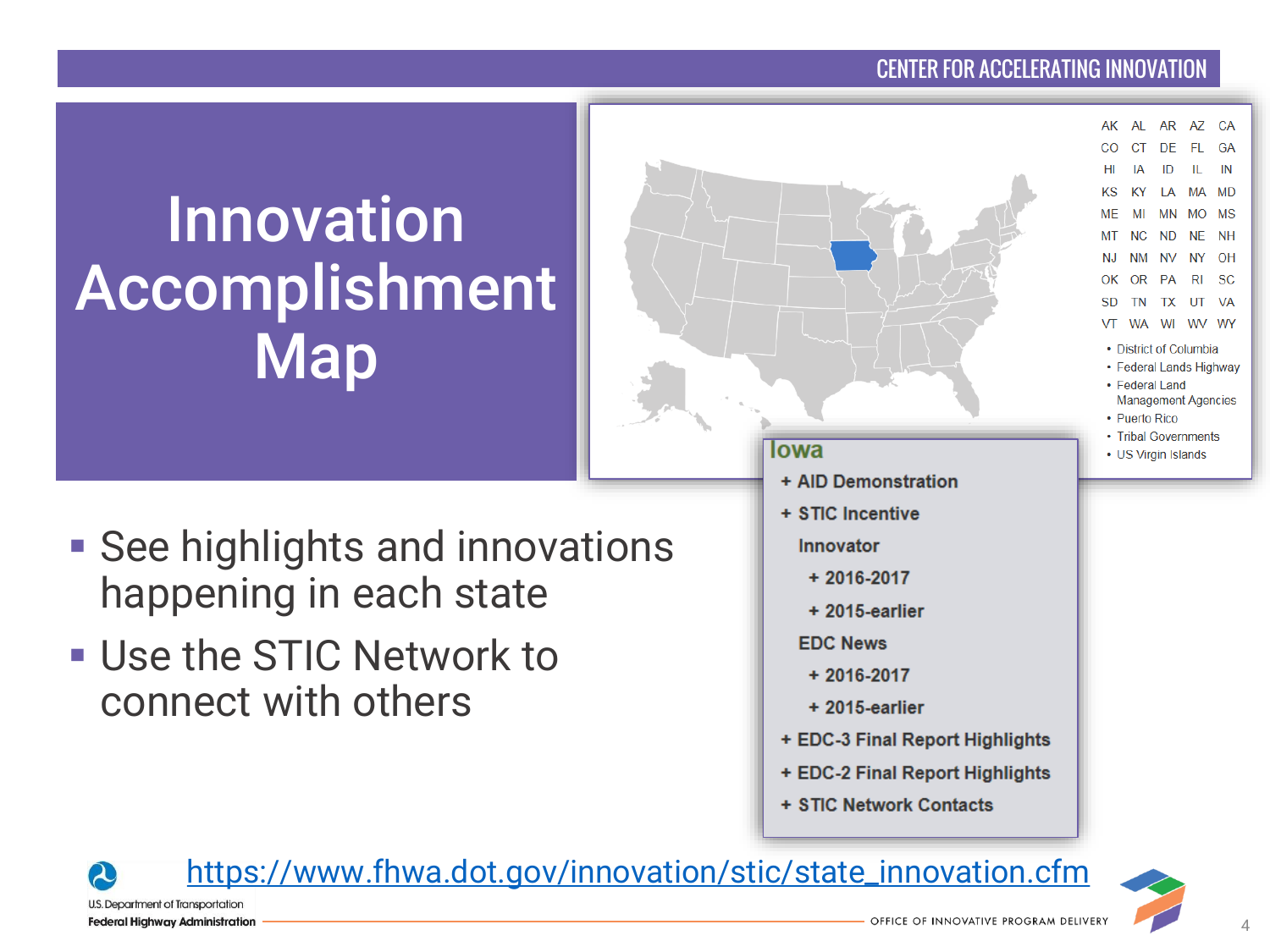# Take your STIC to the Next Level: *Best Practices, Examples, and Resources*

- **Example 1** Appoint an Innovation Engineer
- **Form Innovation Subcommittees**
- **Bring Research Community on Board**
- Include the LTAP Center
- **Organize Innovation Events**
- Set up a STIC Website
- Live Stream STIC Meetings
- Enlist Social Media
- **Include Your Communications Team**
- Send your EDC Success Stories to FHWA
- Nurture a Culture of Innovation



### **TAKE YOUR STIC TO THE NEXT LEVEL**

Best Practices, Examples & Resources

State Transportation Innovation Councils (STICs) use different approaches to selecting, deploying, communicating, and institutionalizing innovations within each State. Sharing these different approaches and learning what others are doing is the heart of the National STIC Network. This document highlights several shared best practices, along with details on whom to contact to learn more

Effective STICs are well organized with defined processes for identifying all potential sources of innovation, including those from national initiatives such as Every Day Counts (EDC), the second Strategic

Highway Research Program (SHRP2), and the American Association of State Highway and Transportation Officials (AASHTO) Innovation Initiative.

Additional elements for a successful STIC include broad stakeholder engagement and partnerships, shared performance metrics, and engaged leadership.



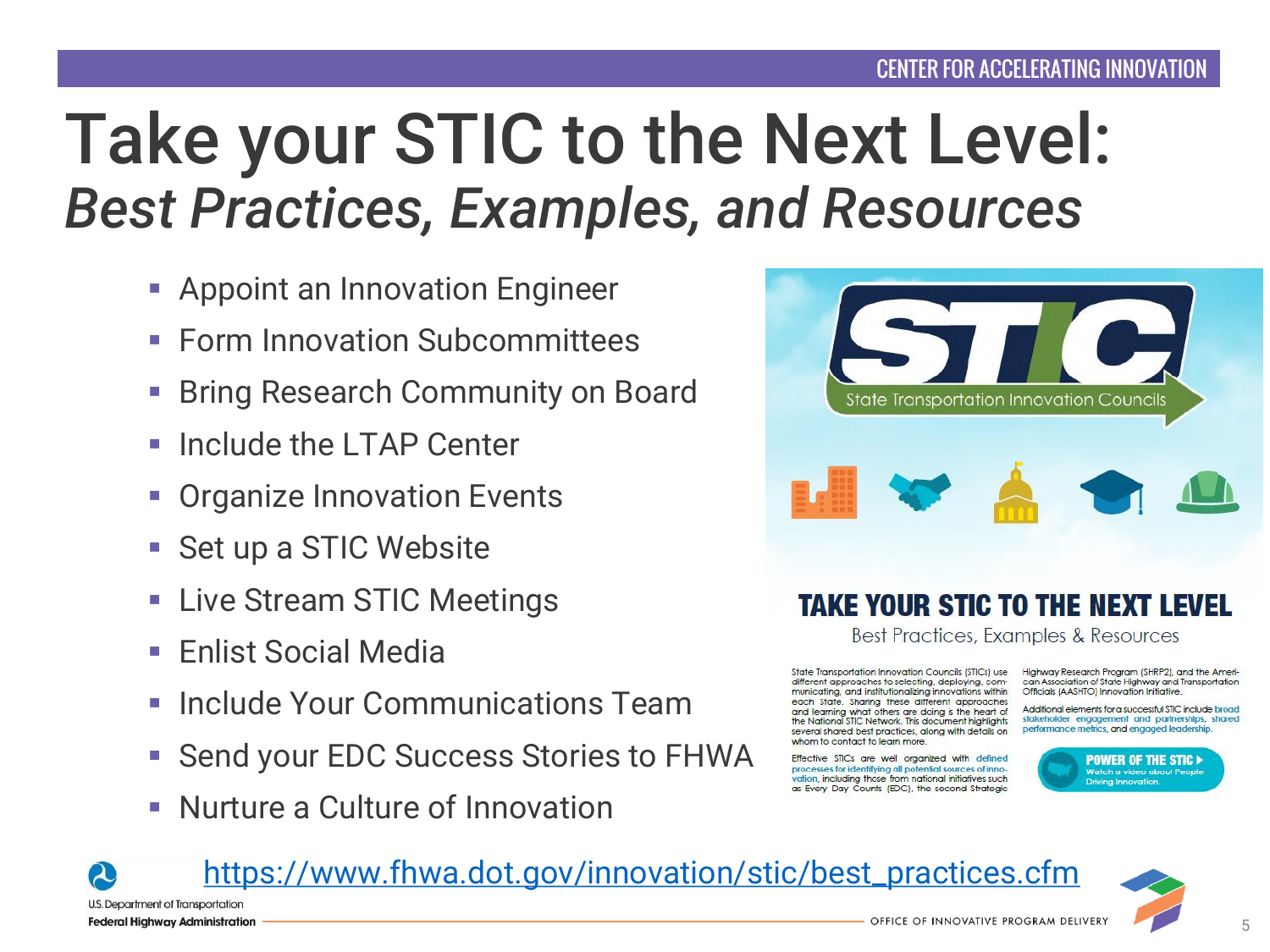## Funding Opportunities:

# **STIC Incentive program**

- Up to \$100,000 available to each STIC per year
- Fund activities that have a *statewide impact on making an innovation a standard practice*
- *Applications sent to local FHWA Division office*

FY17 \$4.5 Million in requests submitted 77 projects for 43 STICs



https://www.fhwa.dot.gov/innovation/stic/guidance.cfr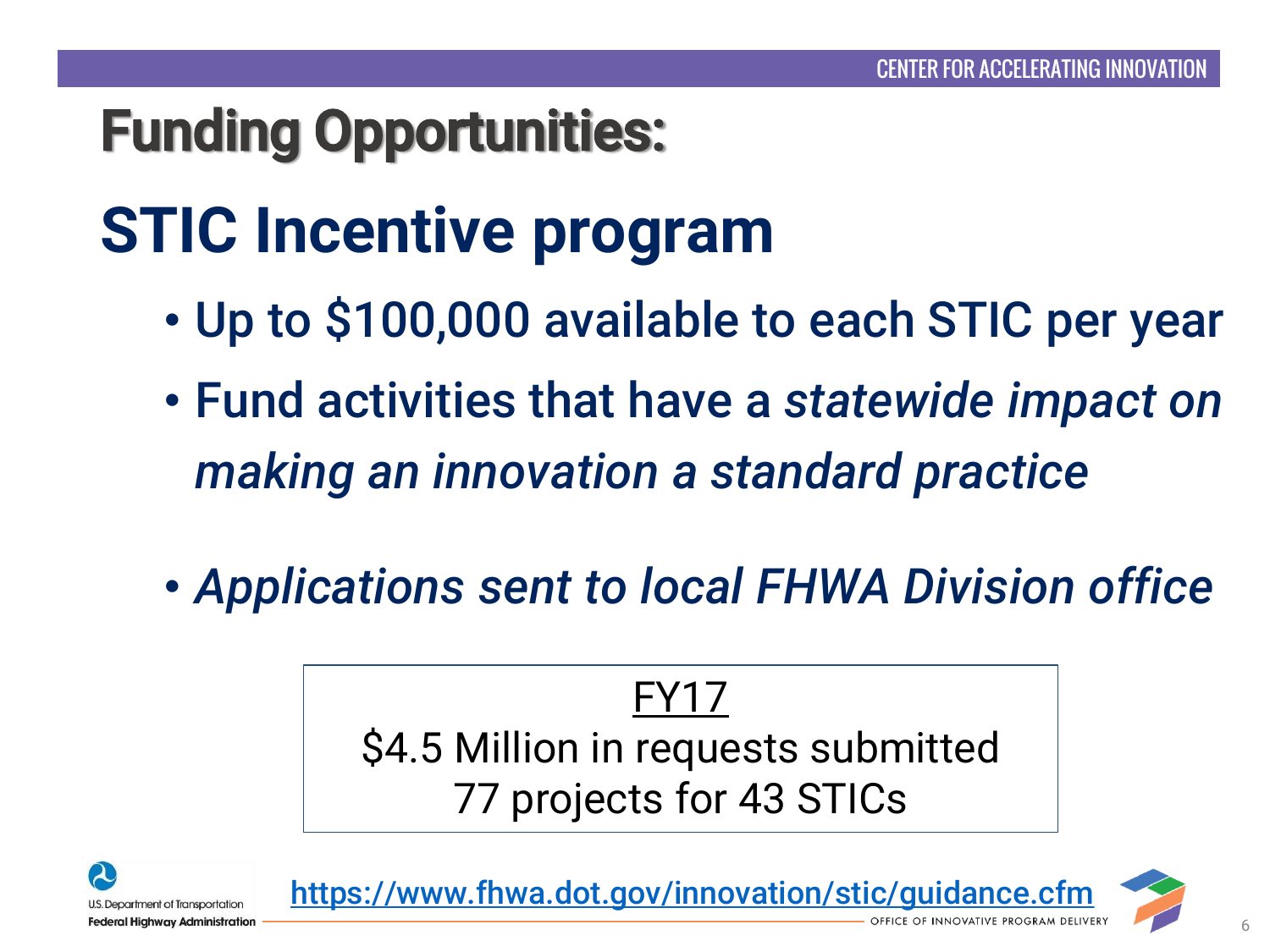## **Accelerated Innovation Deployment (AID) Demonstration Program**



- Incentive funding (up to a maximum of \$1,000,000) to *offset risk of using an innovation on a project*
- Up to 2 applications per State DOT per FY, *can be awarded to State DOT, sub recipient, Federal Land Management Agency, or tribal government*
- *Applications submitted to [www.grants.gov](http://www.grants.gov/) by State DOT or federally recognized tribes*



<https://www.fhwa.dot.gov/innovation/grants/>